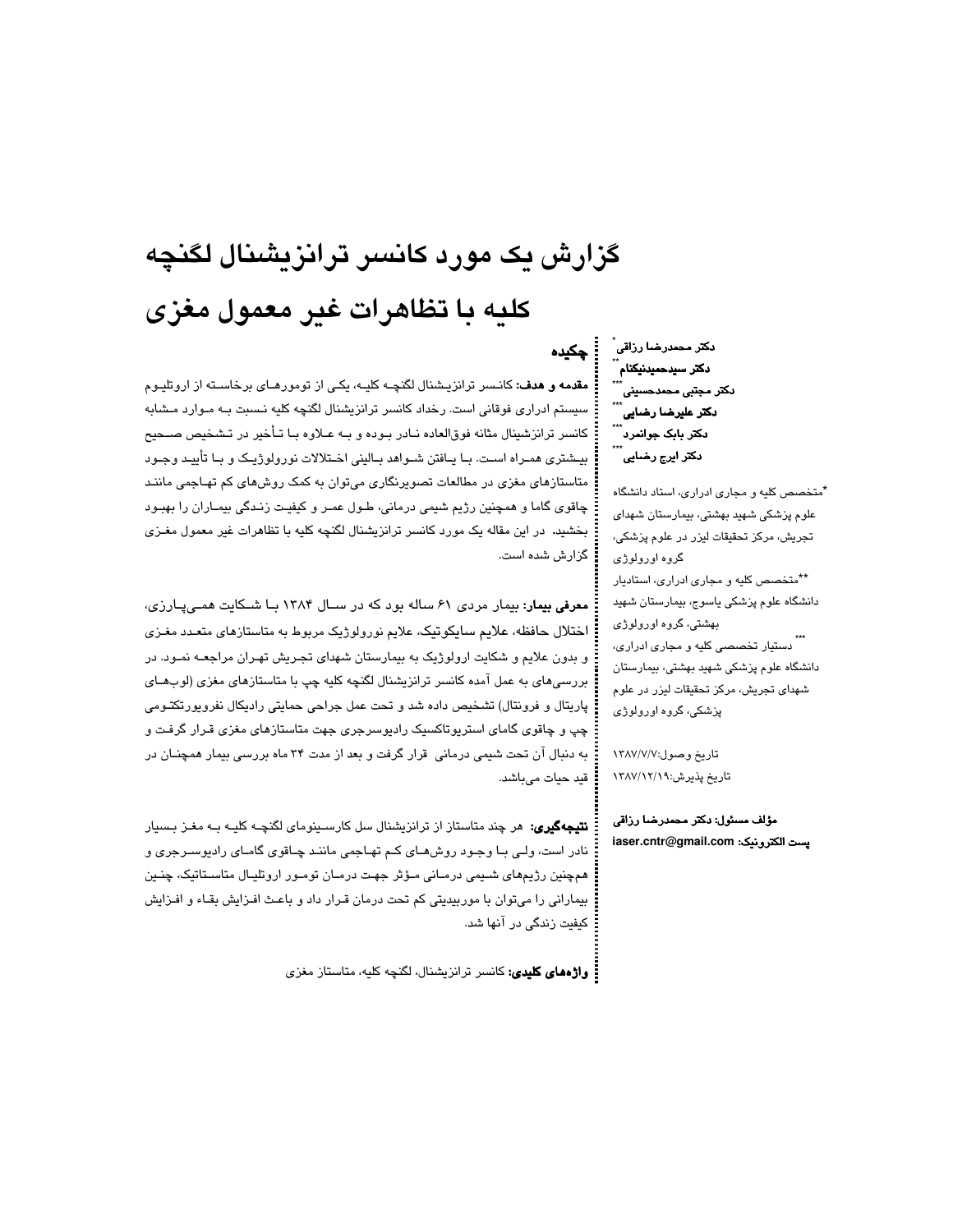#### مقدمه

ترانزیـشنال سـل کارسـینومای<sup>(۱)</sup> لگنچـه کلیـه بــه طور شایع به گرههای لنفاوی ناحیهای ریـه، اسـتخوان و کبـد متاسـتاز مـیدهـد. متاسـتاز مغـزی ناشـی از تومورهای اورتلیال بسیار نادر مـیباشـد و تنهـا چنـد مورد محدود از متاستاز کانسر ترانزیشنال لگنچه کلیه به مغز در مقالات موجود گزارش شـده اسـت. رخـداد كانسر ترانزیشنال لگنچه كلیه نسبت به مـوارد مـشابه كانسر ترانزشينال مثانه فـوق|لعـاده نــادر بـوده و بــه علاوه با تأخير در تـشخيص صـحيح بيـشتري همـراه است. با یافتن شواهد بالینی اختلالات نورولوژیک و با تأییـــد وجـــود متاســـتازهای مغـــزی در مطالعـــات تصویرنگاری می;توان به کمک روشهای کـم تهـاجمی مانند چاقوی گاما<sup>(۲)</sup> و همچنین رژیـم شــیمی درمــانی، طول عمر و کیفیت زندگی بیماران را بهبود بخـشید. از تظاهرات شايع تومورهـای اورتليـال دسـتگاه فوقـانی ادراری همساچوری گسروس پسا میکروسسکوپیک می باشد( ۱).

شايعترين تومورهاي سيستم عصبي مركـزي، تومورهای متاستاتیک میباشد. متاستاز مغزی بامنشأ تومورهای اورتلیال بسیار نـادر مـیباشـد(۲). میـزان شیوع متاستازهای مغزی با منشأ تومورهای اورتلیـال سیستم فوقانی ادراری به نـدرت گـزارش شـده اسـت. اولین گزارش که به وسیله بلــوچ و همکــاران''۱۹۸۷) ارایه شد، یک مورد کانسر ترانزیشنال لگنچــه کلیــه بــا متاستاز متعدد بـه مخچـه بـوده است. بیمـار تحت جراحی رادیکال نفروپورتکتومی و اکسیزیون متاستاز

مغـزی و متعاقب آن رادیاسـیون توتـال مغـزی قـرار گرفته است و تنها به مدت ۳ ماه زنده بوده است(۳). در مطالعــه دیگــری کــه بــه وســـیله کابــالین و همکـاران'''(١٩٩٠) انجــام شــد، بیمــار ١٠ مــاه بعــد از نفروپورتکتومی و شیمی درمانی دچار ضایعات متعدد متاسـتاتیک مغـزی شـده اسـت کـه تحـت درمـان بـا دگزامتازون و رادیاسیون توتال مغز قرار گرفته، ولـی تنها به مدت ٢ ماه زنده بوده است(۴).

هدف از این مقالــه گــزارش یــک مــورد کانــسر ترانزیشنال لگنچه کلیه با تظاهرات غیر معمـول مغـزی مىباشد.

### معرفي بيمار

بیمار مرد ۶۱ سالهای بود که در سال ۱۳۸۴ با شکایت همی پارزی، اختلال حافظه و علایم سایکوتیک از ۲ هفته قبل، به بیمارســتان شــهدای تجـریش تهـران مراجعه نمود. هیچ سابقهای از بیماریهـای دیابـت یـا فشار خون نداشته است، همچنین هیچ سابقهای از درد فلانک یا هماچوری نداشت و سیگاری نیز نبوده است. در معاینــه فیزیکـی کــاهش قـدرت عــضلانی در انــدام تحتانی راست و کاهش حس آن انـدام وجـود داشـت. در بررسی رادیولوژیک با MRI مغزی ضایعات فوکـال در جانکشن مساده خاکسستری و سسفید مغــزی در لوبهای پاریتال راست و فرونتـال چـپ مـشهود بـود

<sup>1-</sup>Transitional Cell Carcinoma(TCC)

<sup>2-</sup>Gamma Knife

<sup>3-</sup>Bloch et al.

<sup>4-</sup>Kabalin et al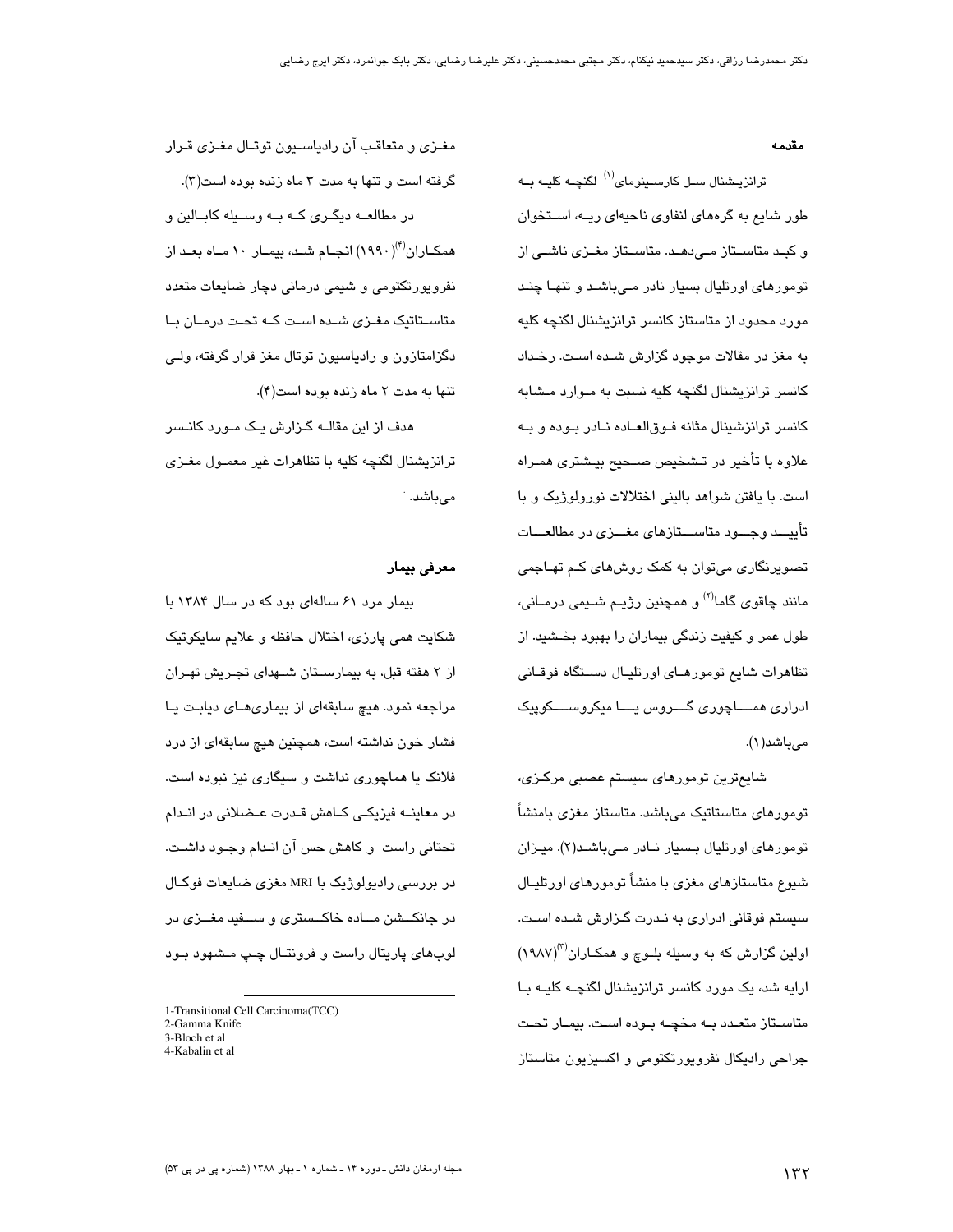(تصویر ۱). در سے تی اسکن توراکس ضایعهای وجود نداشت. و در سے تی اسکن شــکم و لگــن بــا کنتراســت وری*دی* یک توده کوچک ۱×۱ سانتی متر در لگنچه کلیه چپ دیده شد (تصویر ۲). بیمار تحت بیوپسی ســوزنی تحــت گايــد ســونوگرافي قــرار گرفــت كــه نمونـــه ترانزیشنال کارسینوما لگنچه با گرید۲ بود.

در اسکن استخوانی ضایعه متاستاتیک وجـود نداشت. بیمـار تحت سیـستوسکوپی قـرار گرفت کـه ضایعهای داخل مثانه یافت نشد. همچنین تحت بررسی هیستولوژیکی از ضایعات مغـزی قـرار نگرفـت، زیـرا ضایعات مغزی وی به عنوان متاستاز از تومور اولیـه لگنچه کلیه قلمداد شد.

استر ہو تاکسنک رادہو سر جری یا چاقوی گامیا برای ضایعات مغزی بیمار صوررت گرفت کـه نمونـه پاتولوژی بیانگر منشا اروتلیال اولیـه تومـور بـود و

متعاقباً رادیوتراپی خارجی با دوز ۲۰۰۰ سنتی ـ گری برای یک هفته انجام شد. در MRI مغزی که ۶ مـاه بعـد از بیمار گرفته شد کـاهش واضــح در سـایز ضــایعات مغزی مشهود بود و علایم نورولوژیک بیمار بـه طـور كامل بهبود يافته بود.

بیمـــار تحـــت عمـــل جراحــــی رادیکـــال نفرویورتکتومی چپ قرار گرفت و در روز شىشم بعـد از عمل، بدون عارضــه خاصــی مـرخص شـد. جـواب پاتولوژی نمونه یک ضایعه ۲×۱ سانتی متر در سیستم پیلوکـالیس چـپ کــه مطـرح کننـده ترانزیـشنال ســل کارسینوما با گرید بالا بود، گزارش شد. ۲ مـاه بعـد از جراحی بیمار تحت شیمی درمانی با ۴ سـیکل ترکیبـی (کـــاربوپلاتين<sup>(۱</sup>) و پاسليتاکـــسل<sup>(۲)</sup>) قـــرار گرفـــت. در بررسی نهایی مشاهده شد که به مدت ۳۴ ماه، بیمـاری وی پایدار بوده و هیچگونه پیشرفتی مشاهده نشد.



تصویر ۱: بررسی رادیولوژیک با MRI مغزی؛ ضایعات فوکال در اتصال ماده خاکستری وسفید مغزی در لوب های پاریتال راست و فرونتال چپ مشاهده میشود.

1-Carboplatin 2-Paclitaxel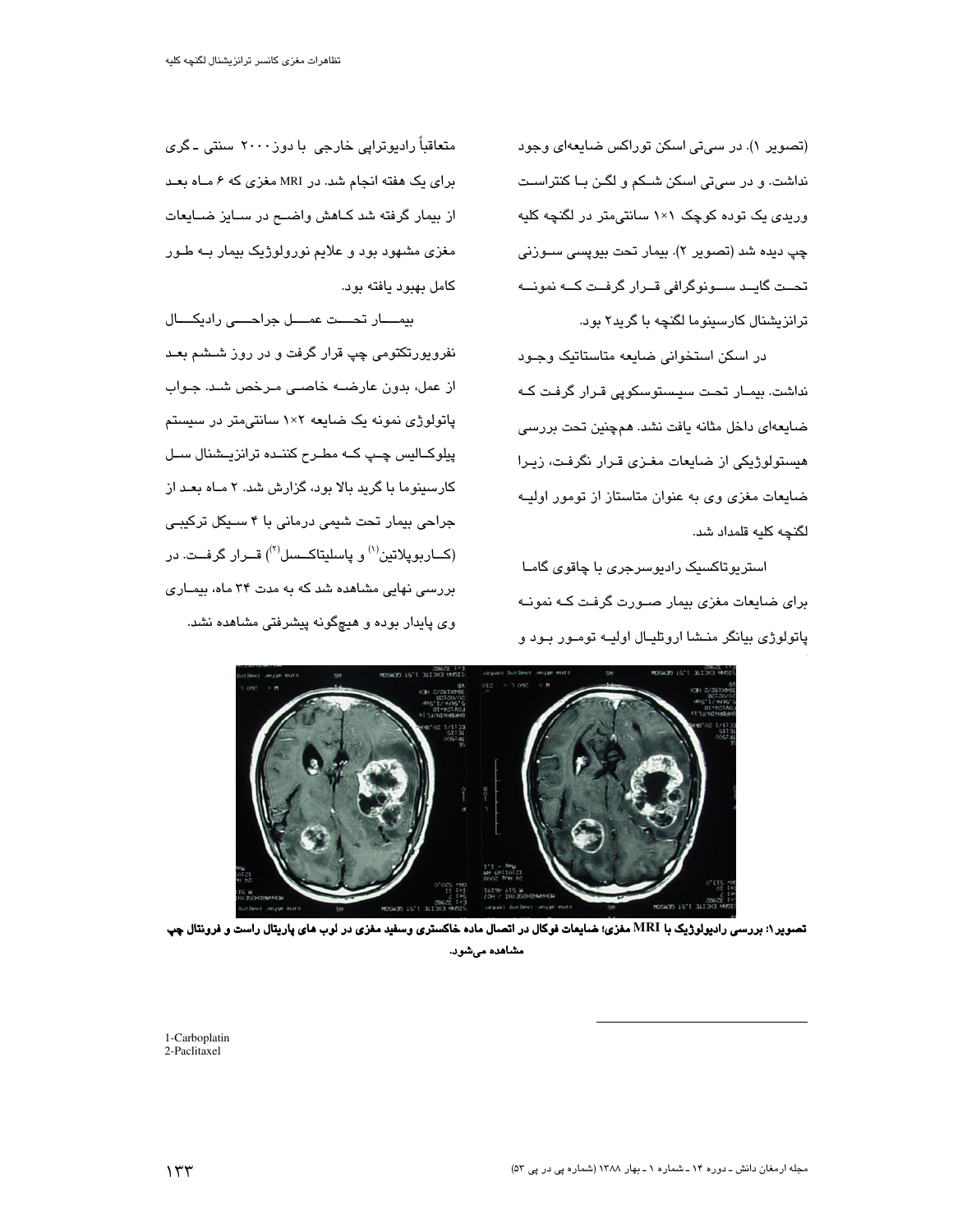

تصویر۲: CTscan با تزریق وریدی ؛ توده کوچک۱×۱ سانتی متر لگنچه کلیه چپ را نشان میدهد.

بحث و نتيجه گير*ى* 

شايعترين تومورهاي سيستم عصبي مركـزي، تومورهای متاستاتیک میباشد. متاستاز مغزی بامنشاً تومورهــای اوروتلیــال بــسیار نــادر مــیباشــد(۲). بررسـی هــا نــشان مــیدهــد، تنهــا ۲ مــورد از کانــسر ترانزیشنال لگنچه کلیه با متاستاز مغزی تـا بـه امـروز گزارش شده است(۴و ۳). در این مقالـه یـک مـورد کانـسر ترانزيشنال لكنهــه كليــه بــا تظــاهرات غيــر معمــول مغــزى گزارش شده است.

MRI بسا كنتراسست حسساس تسرين روش تـصوبربرداری جهـت تـشخيص متاسـتازهای مغـزی میباشد(۵). برای بیمـار مـورد گـزارش قبـل از انجـام استریوتاکسیک رادیوسرجری، نمونهگیری از ضایعات مغـزي انجـام شـد، زيـرا ضـايعات در MRI مغـزي، تــشخيص متاســتاز مغــزى را مــسـجل كــرده بــود و بیویسی از ضایعات مغزی تنها در مواردی که در MRI مغزی ضـایعه مـشکوک و غیرمعمـول باشـد توصـیه می شود (۶). در مطالعه ماری و همکاران(۱۹۹۹)<sup>(۱)</sup>، قبل از انجـــام استریوتاکـــسیک رادیوســـرجری بـــرای

متاستازهای مغزی ناشـی از تومـور کلیــه<sup>(۲)</sup> بــه علـت تیپیک بودن ضایعات در MRI، بیویسی مغـزی انجـام نشد(۷). در مطالعه هانگ و همکاران(۱۹۹۹)<sup>(۳)</sup> بیویسی مغزی قبل از رادیوسرجری تنها در موارد مشکوک در تصویربرداری مغزی صورت گرفت(۶).

امروزه، درمان اصلی تومورهای اوروتلیال متاستاتیک، شیمی درمانی میباشد که میـزان موفقیـت آن به طور اولیه ۷۰-۵۰ درصد گســزارش شده کـــــه معمولاً موقتی میباشد و میـزان بقـاء در بیمـاران بـا تومورهای اوروتلیال متاستاتیک که تنها تحت شـیمی درمانی قرار گرفتهاند حدود ۱۳ ماه میباشد(۸).

بعد از معرفی رژیم شیمی درمـانی کـه شـامل؛ متوتروکسات، ویـن بلاسـتین، دوکـسوربین و سـیس پلاتین میباشد، میزان متاسـتازهای مغـزی بـا وجـود افزایش میزان دوره کنترل بیماری<sup>(۴)</sup>، افزایش یافت کــه بــه علــت عــدم عبــور ايــن رژيــم درمــانى از ســد

1-Mari et al

- 2-Renal Cell Carcinoma (RCC)
- 3-Huang et al
- 4-Remission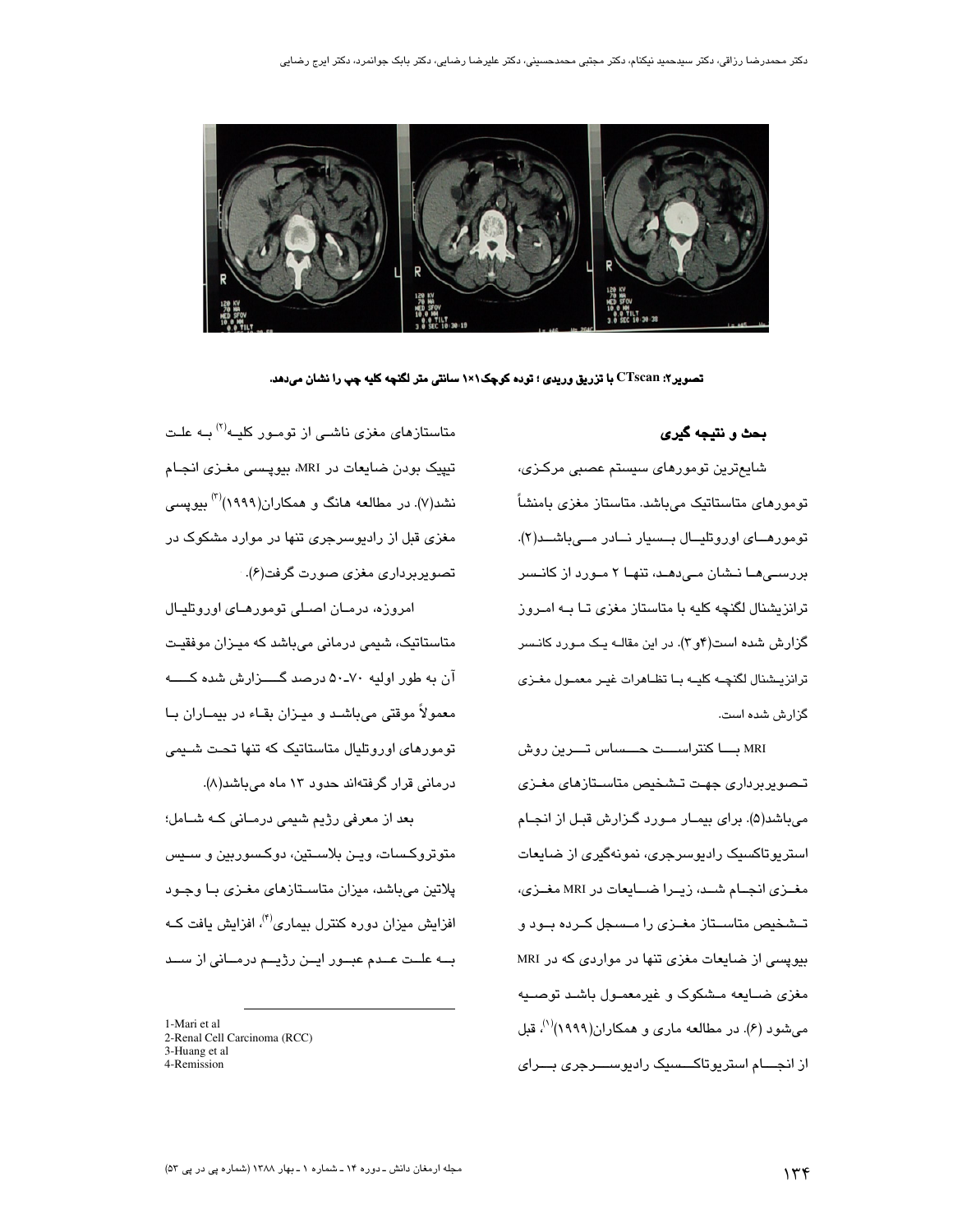خونی ـ مغزی میباشد. در بیماران تحت درمان با ایـن رژیم درمـانی متاسـتازهای متعـددی کـه بـه صـورت معمول در مراحل پیشرفته بیمـاری دیـده مـی شـد در مراحل زودرس تر دیده شده است(۹).

درمان جراحی بـرای بیمـاران بـا تومورهـای اوروتلیـال متاسـتاتیک بــه وســیله گروههـای مختلفـی پیشنهاد شده است. در یک مطالعـه آینـدهنگـر کـه بـه وسبله سبفکر ـ رادتک و همکاران<sup>(۱)</sup> انجام شـده اسـت یک میزان بقاء ۵ ساله حدود ۳۳ درصد برای یک گروه از بیمـاران انتخــاب شــده (۳۱ بیمــار) کــه تحــت متاستاتکتومی به علت تومـور اوروتلیـال متاسـتاتیک قـرار گرفتنـد گـزارش شـده اسـت. بیمـارانی کاندیـد متاستاتکتومی میباشند کـه بـه شـیمی درمـانی قبلـی پاســـخ داده و دارای عــود در محــل اولیـــه یــا بــستر متاستاز هستند و یک دوره از بیماری پایـدار و بـدون پیـشرفت را تجربــه کــرده و بتــوان تومــور را بــا یــک مارژین سالم رزکت کرد(۱۰).

رزکسیون جراحی بـرای متاسـتازهای متعـدد مغزی نمیتواند درمانی مناسب باشد، زیرا موربیـدیتی زیــادی را بـــه همـــراه دارد. درمـــان اصـــلی بـــرای متاستازهای متعـدد مغـزی رادیاسـیون توتـال مغـزی می باشد که متوسط بقاء را از ۲ـ۱ ماه تـا ۶ــ۴ مـاه در اكثر مطالعــهمــا افــزايش دهــد. اخيــراً استريوتاكـسيك رادیوســرجری بــرای بیمــاران انتخــاب شــده جهــت متاســتازهاى متعــدد مغــزى مــدنظر قــرار گرفتــه است (١١).

در مطالعهای که بـه وسـیله محمـود ـ احمـد و همکــاران(۲۰۰۲) روی ۱۱ بیمــار کانــسر مثانــه بــا متاستاز مغزی که تحت درمـان بـا رادیاسـیون توتـال مغزی و یا استریوتاکسیک رادیوسرجری قرار گرفتند، طول بقاء ۲ ماه برای گـروه رادیاسـیون توتـال و یـک بقاء ۱۲ ماه برای گروه استریوتاکسیک رادیوسـرجری گزارش شد (۱۲).

در مطالعهای دیگر نشان داده شـد کـه ترکیـب استریوتاکسیک رادیوسرجری بـه همـراه رادیاسـیون توتال مغزی از رادیاسیون توتال مغزی بـه تنهـایی در درمان متاستازهای مغزی مؤثر میباشد. زیرا چـاقوی گامــای رادیوســرجری ضـــایعات ماکروســـکوپیک و رادیاسیون توتال ضیایعات میکروسیکوییک را کنترل مے کنند(۱۴ و ۱۳).

رژيــــم شـــــيمى درمـــــانى چهــــار دارويــــى ميتومايـــــسين، ويـــــنبلاســـــتين، آدريامايــــسين و کــاربوپلاتین<sup>(۲)</sup> مــؤثرترین روش درمــانی رایــج جهـت تومورهای اوروتلیال متاستاتیک میباشد(۱۵)، ولی بــه جهت سميت زياد، رژيــمهــای آلترنــاتيو ماننـد ترکيـب کاربوپلاتین و پاسلیتاکسل، به عنوان رژیمی مـؤثر بـا سمیت کم معرفی شده است (۱۶) که بـرای بیمـارمورد گزارش در این مقاله این رژیم شیمی درمـانی بــه کــار ىردە شد.

<sup>1-</sup>Seifker-Radtke et al.

<sup>2-</sup>Mithomycine Vinblasthine Adriamycine Carboplatin  $(MVAC)$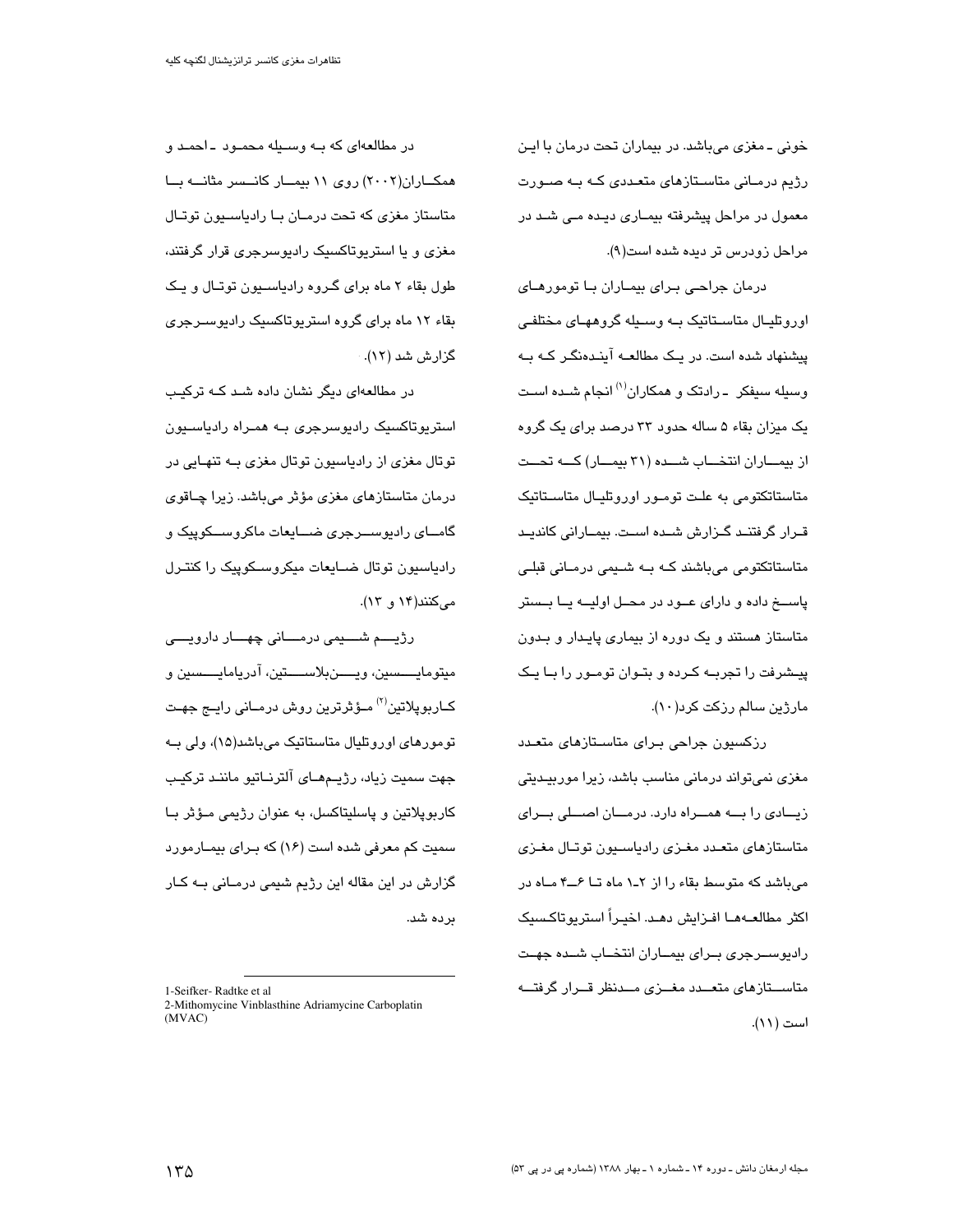هـــر چنـــد متاســـتاز از ترانزیـــشنال ســـل کارسینومای لگنچه کلیه به مغز بسیار نادر است، ولـی همیشه این امکـان را بایـد مـدنظر داشـت. بـا وجـود روش هسای کم تهساجمی ماننسد چساقوی گامسای رادیوسـرجری بـرای درمـان متاسـتازهای مغـزی و همچنین رژیم های شـیمی درمـانی مـؤثر و همـراه بـا سمیت کم جهت درمـان تومـور اوروتلیـال متاسـتیک، چنین بیمـارانی را مـیتـوان بـا موربیـدیتی کـم تحـت درمان قرار داد و باعث افزایش بقاء و افـزایش کیفیـت زندگی در آنها شد.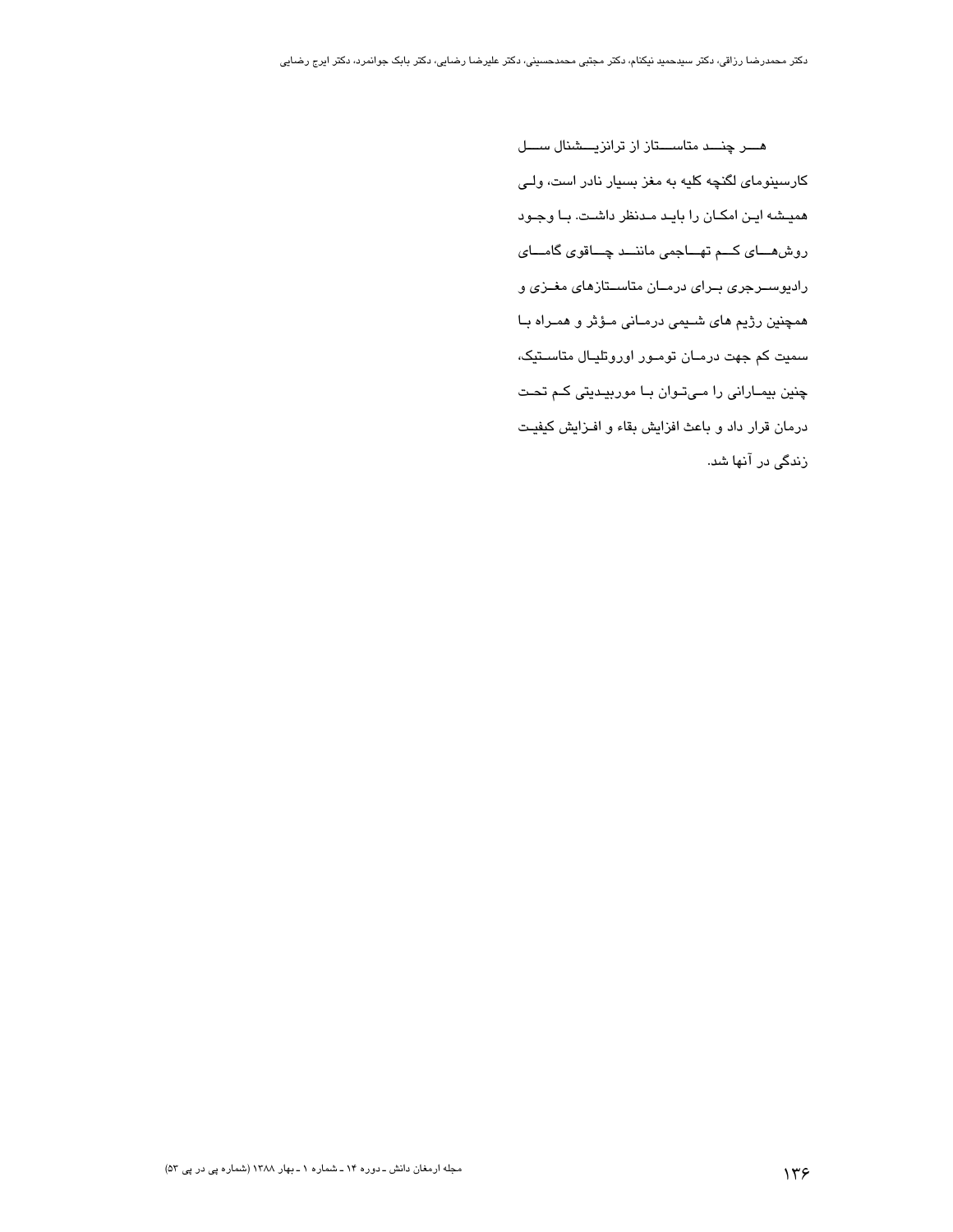# **An unusual Case of Transitional Cell Carcinoma of Renal Pelvis Presenting with Brain Metastases**

## **ABSTRACT:**

**Introduction & Objective:** Transitional cell carcinoma of renal pelvis presenting with brain metastases is a very rare case which should be diagnosed and treated in order to prevent further damages.

**Case:** We report a rare case, who had presented with a constellation of neurological symptoms (due to multiple brain metastases), but without any urological symptoms. During evaluation of patient, we found transitional cell carcinoma (TCC) of left renal pelvis, for which palliative radical nephroureterectomy was performed .

**Conclusion:** Although transitional cell carcinoma of renal pelvis presenting with brain metastases is a very rare case, but the patient was managed with gamma knife stereotactic radiosurgery for the metastatic lesions. Afterward he received four cycles of paclitaxel and carboplatin chemotherapy. The patient is alive with stable disease at 32- months' follow-up.

 **Razzaghi MR\*, Nicknam S.H\*\*, Mohammad hosseini M\*\*\*, Rezaei AR\*\*\*, Javanmard B\*\*\*, Rezaei I\*\*\*.**

\* Professor of Urology, Department of Urology, Leser Application in Medical Science Research Center , Shohadae Tajrish Hospital, Shahid Beheshti University of Medical Sciences, Tehran, Iran \* Assistan Professor of Urology, Department of Urology, Shahid Beheshti Hospital, Yasuj University of Medical Sciences , Yasuj, Iran \* Assistant Urology, Department of Urology, Leser Application in Medical Science Research Center , Shohadae Tajrish Hospital, Shahid Beheshti University of Medical Sciences, Tehran, Iran

**KEYWORDS: Transitional Cancer, Renal Pelvis, Brain Metastases**

Received: 29/09/2008 Accepted:09/03/2009

 **Corresponding Author:** Razzaghi MR **Email**: **laser.cntr@ gmail.com**